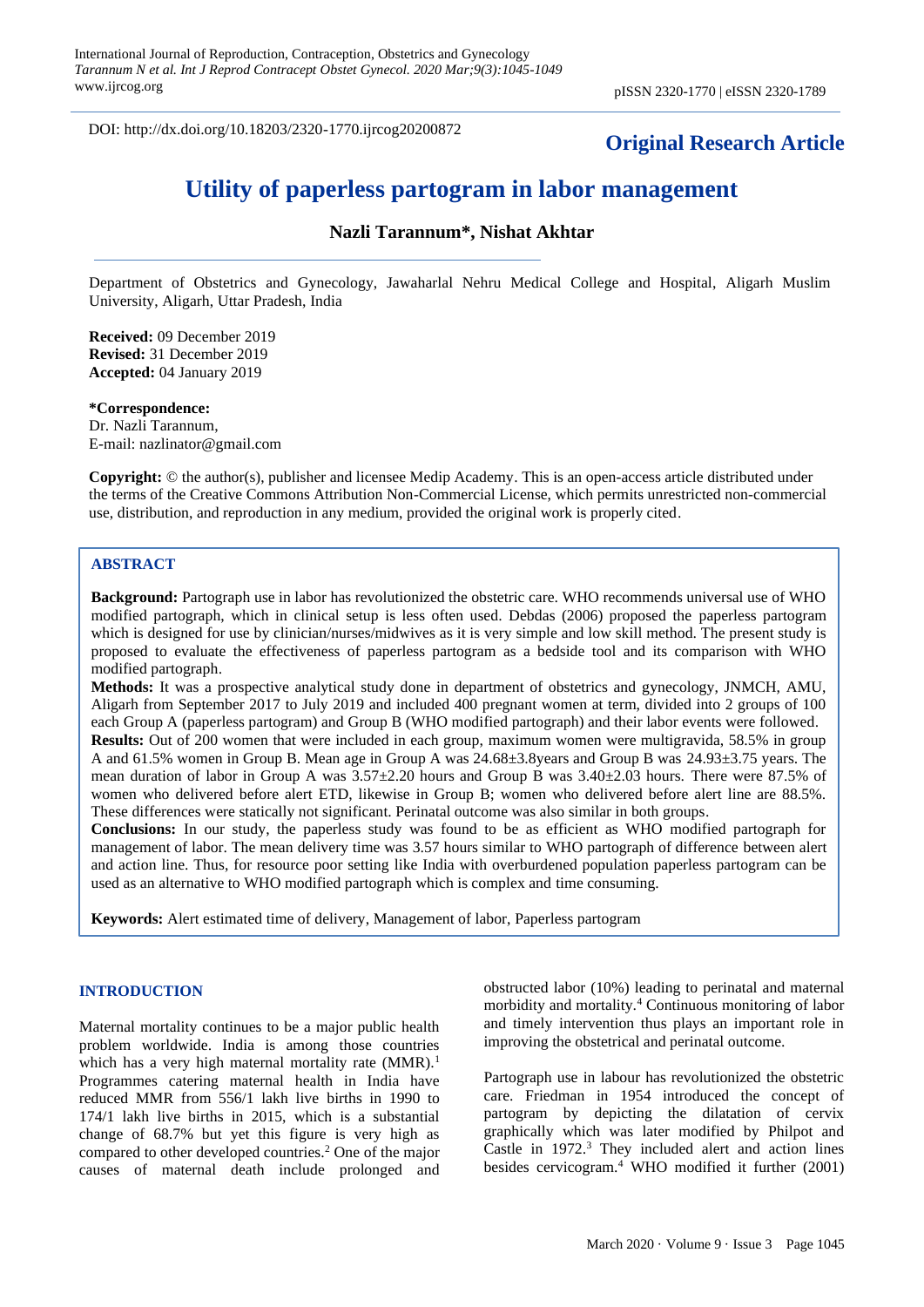where the latent phase was removed and active phase was plotted at 4 cm dilatation. 5,6

WHO modified partograph is an inexpensive pictorial tool which provides the overview of labor on a single sheet. Studies have shown that it is highly effective in reducing complications by timely prediction of abnormal labor and thus providing enough time for early intervention in terms of augmentation, caesarean section and timely referral to higher centre. 7,8 WHO recommends universal use of WHO modified partograph, which in clinical setup is less often used and when used it is incompletely interpreted. Dr. Debdas argued that WHO partograph has not been adapted to local needs, accepted to those who use it and cannot be used given available resource. 9,10 There are many factors that seem to be responsible for non-compliance of partograph use which includes - lack of awareness, lack of availability, negative perceptions of partograph, high patient load, less clinician, extra time to plot data. 11-14 Similar observations were made by Qureshi and Margaret and they also concluded that shortage of staff and complex face of the graph was the major causes of poor compliance. 15,16 These drawbacks highlighted the need for development of a new tool for labor monitoring which is suitable for poor resource setting like India and can also be used at community level.

Debdas proposed the paperless partogram which is designed for use by clinician/nurses as it is very simple and low skill method. It is a two-step calculation with basic addition and no graph paper and no extra time needed. The monitoring is based on calculation of an alert ETD (estimated time of delivery) and action ETD based on Friedman's golden rule of cervical dilatation that cervix dilates at the rate of 1 cm/hour when women enters active phase of labour.<sup>1</sup> Thus, calculation of alert ETD helps in identifying and diagnosis of abnormal labor and provides time to intervene and terminate labor or to transfer patient to higher centre with caesarean section facility. <sup>17</sup> The present study is proposed to evaluate the effectiveness of paperless partogram as a bedside tool in comparison to WHO modified partograph in managing labor in resource poor setting.

# **METHODS**

The study was prospective analytical study carried out in department of obstetrics and gynecology, Jawaharlal Nehru Medical College and Hospital, AMU, Aligarh from September 2017 to July 2019 and included 400 Pregnant women recruited from antenatal clinic, outdoor patient department and labor room.

# *Inclusion criteria*

- Pregnant women irrespective of age and parity
- Singleton pregnancy
- Gestational age from 36 to 42 weeks gestation
- Cephalic presentation

• Women should be 4 cm or more dilated at the point of inclusion.

### *Exclusion criteria*

- Non cephalic presentation
- Known foetal structural anomaly
- Previous c/s or uterine surgery
- Premature or post-dated pregnancy
- Maternal co morbidities/ high risk pregnancy.

Ethical clearance was obtained from the institutional ethical committee.

Participants were included only after informed and written consent.

Admitted pregnant women will be examined after taking detailed obstetrics and gynaecological history. Women fulfilling inclusion criteria will be randomly assigned to one of the 2 groups- the modified WHO partograph or paperless partogram for monitoring of labour in active phase of labour  $> 4$  cm of cervical dilatation.

It entails only 5 min/case.

Group A (paperless partogram)

In paperless model of study alert ETD and an action Etd was calculated.

Alert ETD: According to Friedman's rule that cervix dilates at 1cm/hour: 6 hours is simply added to time at which women was 4 cm dilated to get Alert ETD.<sup>6</sup>

Action ETD: 4 hours are added to Alert ETD to get action ETD.

Both ETDs written in big letters on front of the case sheet and Action ETD circled in RED. Whole procedure is paperless/graph less and is done in split second mental calculation.

Alert ETD: At time of Alert ETD, if a woman has not delivered yet, clinician was alerted and sensitized. Careful monitoring and intervention done. e.g. if contractions are poor, Labor augmented by oxytocin or ARM. A mandatory PV examination done at this point of time.

Action ETD: If she has not yet delivered spontaneously by this extra 4 hours, and then she is at risk of prolonged labor and needed delivery by suitable medical or surgical technique.

The difference between alert ETD and action ETD i.e. 4 hours denotes the timing for intervention of prolonged labor. It is in accordance with WHO modified partograph recommendation where difference between alert line and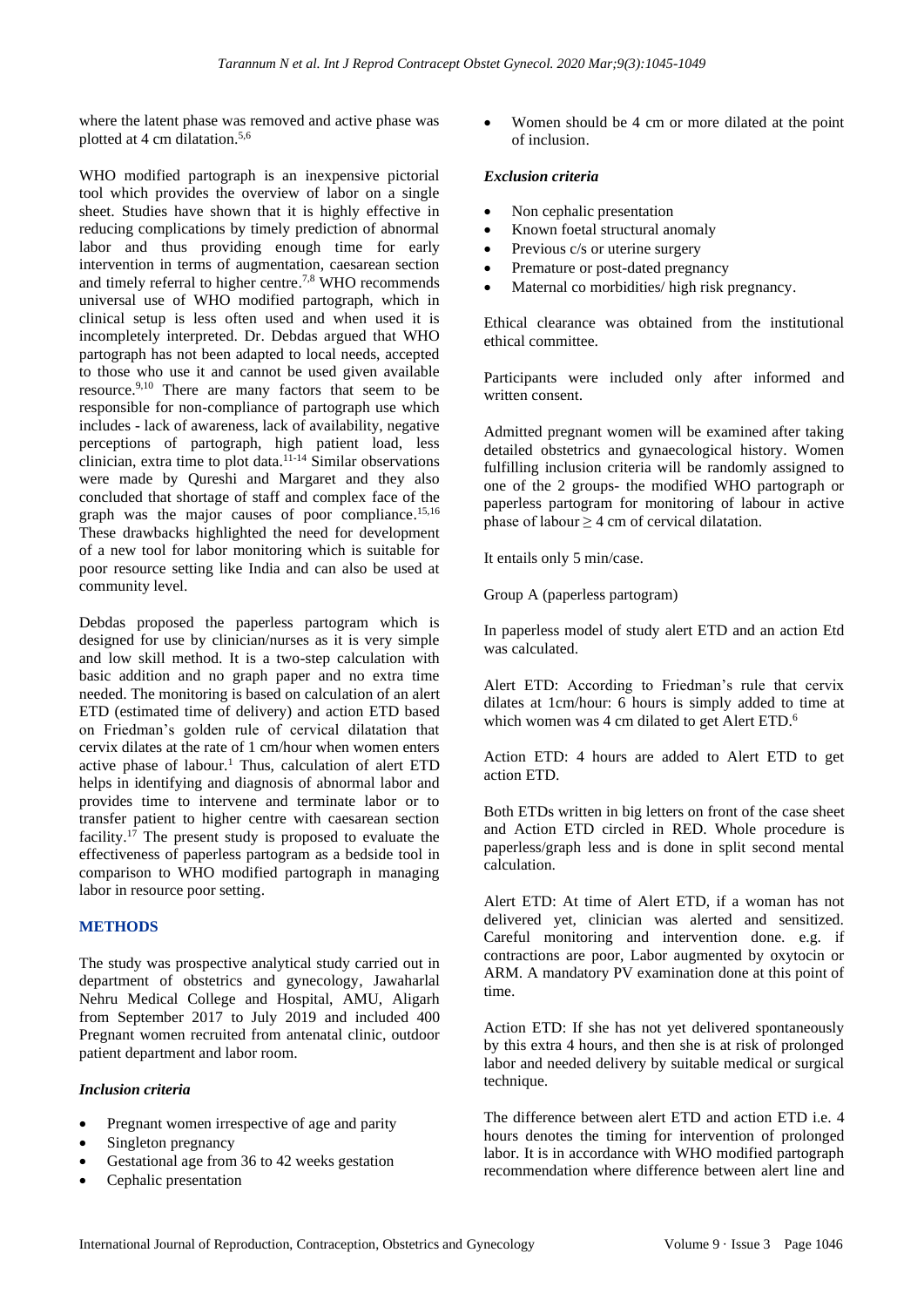action line is 4 hours. In WHO partograph in active phase of labor cervical dilatation will remain normally on/left of alert line. When dilatation crosses to the right of alert line it is a warning that labor might be prolonged but it does not signify obstructed labor and does not compromise feto-maternal outcome. However, when action line is crossed, it signifies that action must be taken immediately (WHO). 18-20

# *Monitoring of labor done and documented in case sheets.*

- FHR, liquor, contraction in 10 minutes = every  $\frac{1}{2}$ hourly
- $BP$ , Temperature = 1 hourly
- $PV$  Examination  $= 4$  hourly to see dilation of cervix, and descent and moulding of head.

Group B (modified who partograph).

Events of labour will be followed according to WHO modified partograph.

The two groups were followed till delivery. Both maternal and fetal outcomes were documented at bottom of graph or case sheet. Details of labor included:

- Duration of labour
- Mode of delivery
- Maternal complication like prolonged labour, obstructed labour, operative interventions
- Foetal outcome like birth weight, Apgar score, NICU admission.

#### *Statistical analysis*

The data entry and analysis were performed using SPSS version 20. Descriptive frequencies, percentage, means and chart were used. Chi - Square test and student t-test statistical methods were used as appropriate and results confirmed at 0.005 level of confidence.

# **RESULTS**

#### **Table 1: Baseline characteristics of females.**

| <b>Variable</b>          | <b>Group A</b><br>$(n = 200)$ | <b>Group B</b><br>$(n = 200)$ |
|--------------------------|-------------------------------|-------------------------------|
| Age (years)              | $24.68 + 3.88$                | $24.93 \pm 3.75$              |
| Gestational age (weeks)  | $38.63 \pm 1.24$              | $38.71 \pm 1.25$              |
| Nutritional status (BMI) | $22.8 + 1.4$                  | $23.0 \pm 1.1$                |

Total 400 pregnant women in labor fulfilling the inclusion criteria were recruited for the study and their labor outcome were followed using either partograph. 200 Women were included in Group A (paperless partogram) and another 200 in Group B (WHO modified partograph). The baseline characteristics of the female is as described in Table 1.

It was seen that more than 65% women in both groups were less than 25 years. Both groups however had no significant difference in age, gestational age as seen in Table 1. Out of 200 women in both group 58.5% in Group A and 61.5% in group were multigravida and the difference were not significant.

# **Table 2: Distribution of women in relation to alert and action ETD/line.**

| <b>Delivery time</b>                                               | <b>Group A</b><br>$(N = 200)$ | <b>Group B</b><br>$(N = 200)$ |
|--------------------------------------------------------------------|-------------------------------|-------------------------------|
| Within alert ETD/alert<br>line                                     | 175 (87.5%)                   | 177 (88.5%)                   |
| Between alert ETD/<br>alert line and action<br>ETD and action line | 19 (9.5%)                     | 14 (7%)                       |
| Beyond action ETD/<br>action line                                  | 6(3%)                         | $9(4.5\%)$                    |

In our study it was seen that majority of women in both group 87.5% in Group A and 88.5% in Group B delivered before reaching the alert ETD/line as seen in Table 2. It was seen that only 3% in Group A and 4.5% in Group B delivered beyond Action ETD/Line. Out of 200 women in both groups only 8 females in Group A and 9 females in Group B had LSCS while majority had spontaneous vaginal delivery 94% in Group A and 93.5% in Group B as seen in Table 3. The difference between both groups were not significant and p value is 0.90.

#### **Table 3: Distribution of women according to mode of delivery.**

| Mode of delivery                  | <b>Group A</b><br>$(n = 200)$ | <b>Group B</b><br>$(n = 200)$ |
|-----------------------------------|-------------------------------|-------------------------------|
| Normal vaginal delivery<br>(FTND) | 188 (94%)                     | 187 (93.5%)                   |
| Caesarean section<br>(LSCS)       | 8(4%)                         | 9(4.5%)                       |
| Operative vaginal<br>delivery     | 4(2%)                         | 4(2%)                         |

In our study it was seen that the active phase of labor (4 cm to delivery) ranged from as low as 30 minutes to 11 hours in some women as shown in Figure 1. However, the mean duration of labor was 3.53 hours in Group A (paperless partogram) and 3.40 hours in Group B (WHO modified partograph) as seen in Table 4. The p value was 0.54 making the difference between both group nonsignificant. It was also seen that 76% of women in Group A and 80% of women in Group B delivered within 4.30 hours indicating that majority of women delivered before alert ETD/time

On analysis of perinatal outcome in both groups, it was seen that around 70% of babies in both groups had birth weight ranging from 2.51 to 3.50 kg. Mean baby birth weight was found to be 2.90 kg in Group A (paperless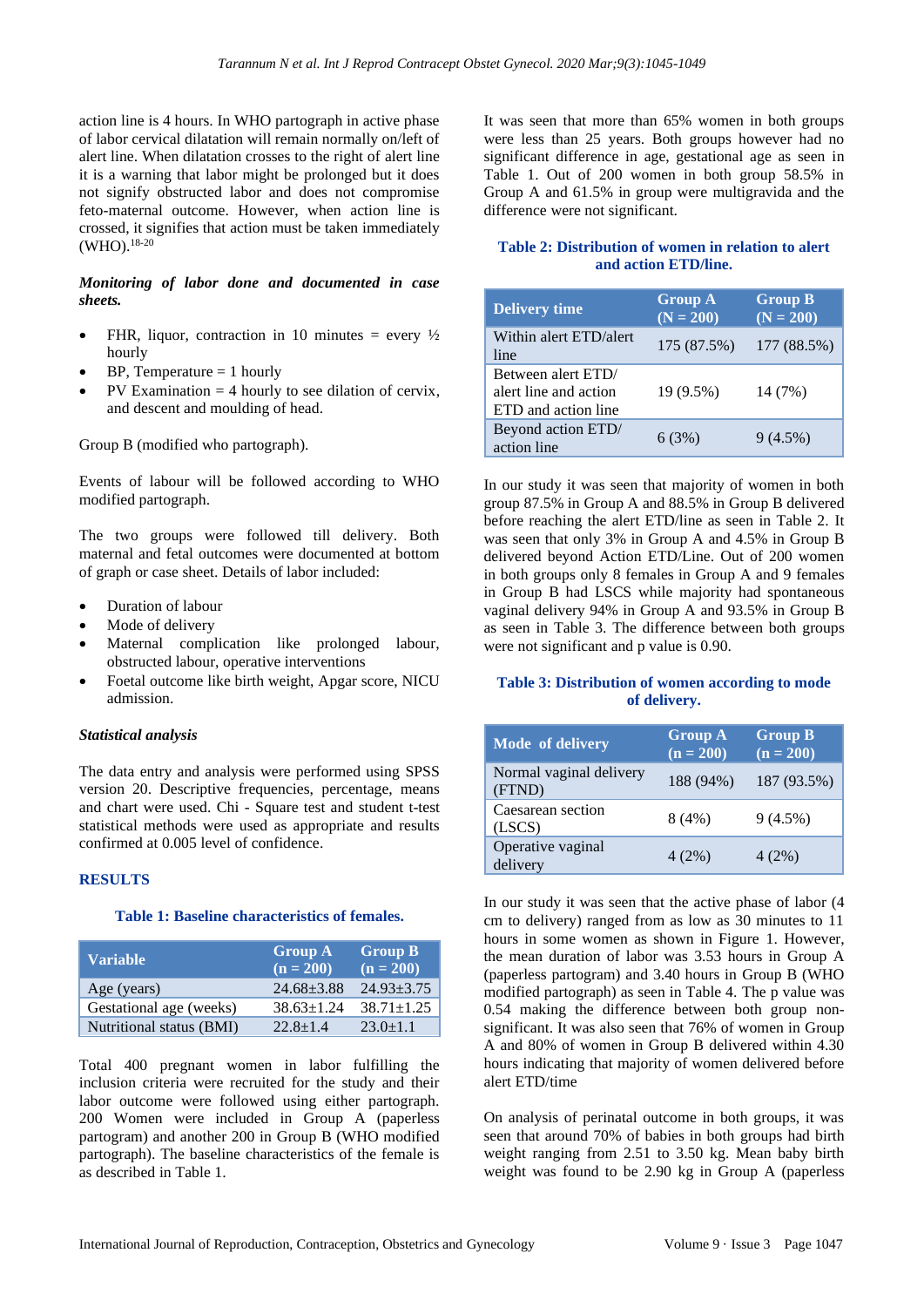partogram) and 2.91 kg in Group B (WHO modified partograph) as shown in Table 5 and the p value between the both Group was found to be 0.81 making the difference not significant. Out of 200 babies born in both group 14 in Group A and 11 in Group B was admitted in NICU as seen in Table no 5 of which majority 6 in Group A and 5 in Group B was for low birth weight (LBW) attributed to poor nutritional status of mother.

|  | Table 4: Total duration of labour in both groups. |  |  |  |
|--|---------------------------------------------------|--|--|--|
|  |                                                   |  |  |  |

| $\blacksquare$ Mean duration $\pm$ SD $\blacksquare$ | Group A          | <b>Group B</b>   |       | <b>D</b> value |
|------------------------------------------------------|------------------|------------------|-------|----------------|
| $\mid$ (in hours)                                    | $3.53 \pm 2.208$ | $3.40 \pm 2.030$ | 0.599 | $0.5497$ (NS)  |



#### **Figure 1: Distribution of women according to total duration of labour.**

**Table 5: Perinatal outcome in both groups.**

| <b>Variable</b>          | <b>Group A</b><br>$(n = 200)$ | <b>Group B</b><br>$(n = 200)$ | p value       |
|--------------------------|-------------------------------|-------------------------------|---------------|
| Mean<br>weight $(kg)$    | $2.90 \pm 0.466$              | $2.91 \pm 0.463$              | $0.8132$ (NS) |
| <b>NICU</b><br>admission | 14 (7%)                       | $11(5.5\%)$                   | $0.68$ (NS)   |

# **DISCUSSION**

Prolonged and obstructed labor is a preventable cause of maternal and fetal morbidity and mortality. Early decision and timely intervention and referral to higher centre serves as an efficient measure in serving the call. WHO modified partograph is a very complex, time consuming and moreover is technically demanding? In a resource poor country like India with overburdened doctors and nurses it is rarely used. Paperless partograph on the other hand is very simple, easy to learn graph less technology to monitor labor and thus is very helpful. Even ASHA and ANM can easily do so. Keeping this in mind the present study was done to see how effective is paperless partogram in monitoring labor when compared to WHO modified partograph.

In the present study we found that most patient followed normal delivery course and delivered before the estimated delivery time in both group of patients without any undue intervention needed. 87% in Group A and 88.5% in Group B delivered before reaching ETD. This result is similar to study done by Giri DK et al where in Group A it was 80% and Group B was 81%.<sup>21</sup> Other studies with results similar were Deka G et al, where 83% in Group A delivered before ETD and 77% in Group B delivered before alert line.<sup>22</sup> Veena L et al, also saw that patient followed normal course of delivery and delivered before alert ETD in 83% in Group A and 77% in Group B.<sup>23</sup>

Most of patient i.e. 94% in Group A and 93.5% in Group B had spontaneous normal vaginal delivery without much intervention needed. Only 4% in Group A and 4.5% in Group B had to undergo LSCS however none of the baby or mother was compromised. This result is similar with study conducted by Deka G et al, were spontaneous vaginal delivery was found to be 88.5% in Group A and 85% in Group B women.<sup>22</sup> Veena L et al, found that there was 85% spontaneous vaginal delivery in paperless group and 79% in women followed by WHO modified partograph.<sup>23</sup>

Perinatal outcome were similar in both groups in terms of baby weight which was found to be 2.90 kg in Group A and 2.91 kg in Group B. this result is in concordance to study of Deka G et al, where mean baby weight in paperless group was 2.7 kg and WHO modified partograph was also 2.7 kg.<sup>22</sup>

From our result we found that most patients follow a normal delivery course and both paperless partogram and WHO modified partograph was effective in management of labor and gave similar result on maternal and fetal parameter and outcome. Thus, introduction of paperless partogram for monitoring labor can be very promising as simple easy and cast effective bedside tool. It can be especially useful in low skilled setting with nurses, ANM and ASHA for managing labor diagnosing prolonged labor and timely referral to higher centre.

# **CONCLUSION**

Obstructed labor accounts for nearly 5% of maternal mortality in India. These can be prevented if any deviation from normal course of labor is timely diagnosed and intervened. WHO modified partograph has been time tested to track normal delivery course but